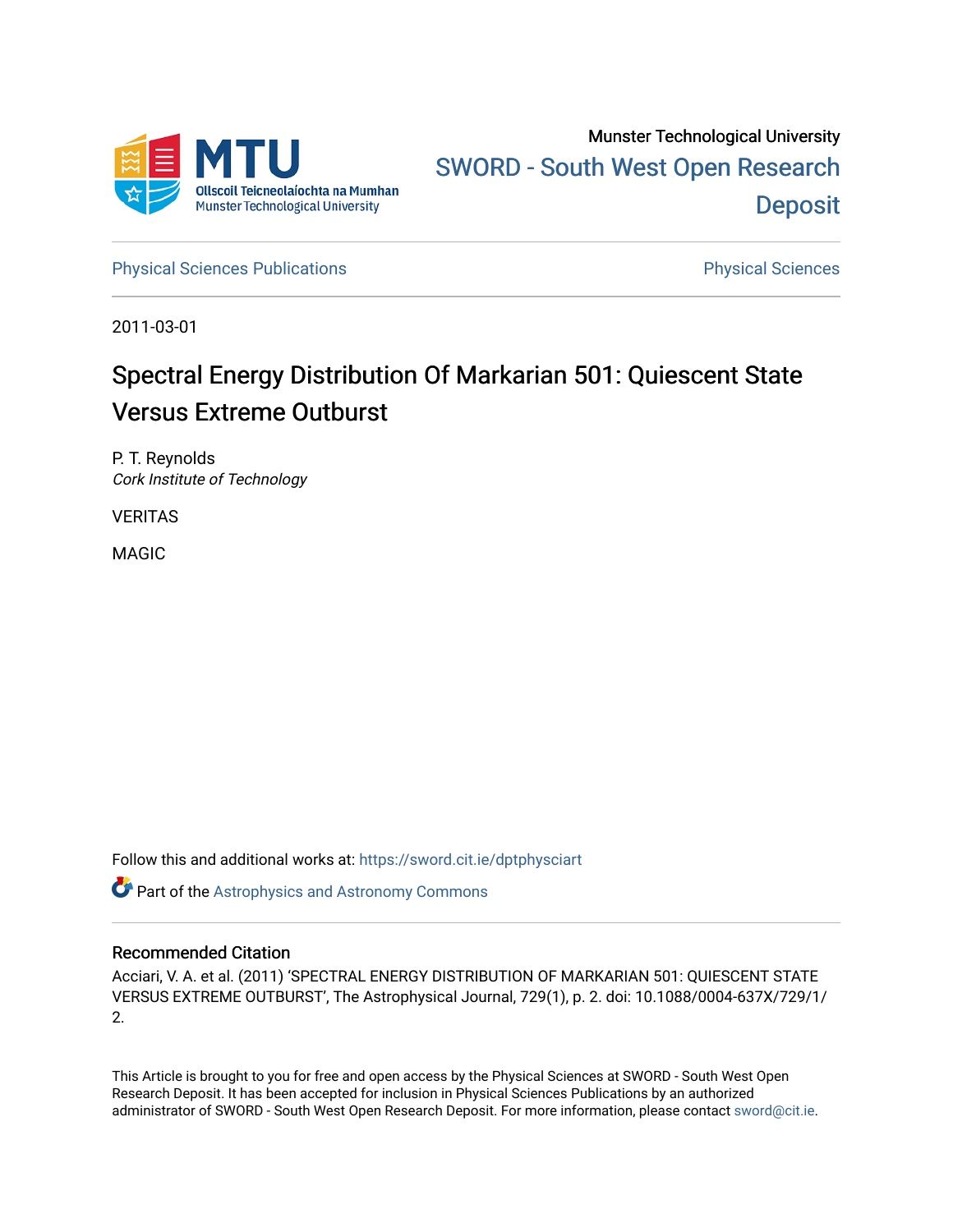# SPECTRAL ENERGY DISTRIBUTION OF MARKARIAN 501: QUIESCENT STATE VERSUS EXTREME OUTBURST

V. A. Acciari<sup>1</sup>, T. Arlen<sup>2</sup>, T. Aune<sup>3</sup>, M. Beilicke<sup>4</sup>, W. Benbow<sup>1</sup>, M. Böttcher<sup>5</sup>, D. Boltuch<sup>6</sup>, S. M. Bradbury<sup>7</sup>, J. H. BUCKLEY<sup>4</sup>, V. BUGAEV<sup>4</sup>, A. CANNON<sup>8</sup>, A. CESARINI<sup>9</sup>, L. CIUPIK<sup>10</sup>, W. CUI<sup>11</sup>, R. DICKHERBER<sup>4</sup>, C. DUKE<sup>12</sup>, M. ERRANDO<sup>13</sup>, A. FALCONE<sup>14</sup>, J. P. FINLEY<sup>11</sup>, G. FINNEGAN<sup>15</sup>, L. FORTSON<sup>10</sup>, A. FURNISS<sup>3</sup>, N. GALANTE<sup>1</sup>, D. GALL<sup>11,[51](#page-2-0)</sup>, S. GODAMBE<sup>15</sup>, J. GRUBE<sup>10</sup>, R. GUENETTE<sup>16</sup>, G. GYUK<sup>10</sup>, D. HANNA<sup>16</sup>, J. HOLDER<sup>6</sup>, D. HUANG<sup>17</sup>, C. M. HUI<sup>15</sup>, T. B. HUMENSKY<sup>18</sup>, A. IMRAN<sup>19</sup>, P. KAARET<sup>20</sup>, N. KARLSSON<sup>10</sup>, M. KERTZMAN<sup>21</sup>, D. KIEDA<sup>15</sup>, A. KONOPELKO<sup>17</sup>, H. KRAWCZYNSKI<sup>4</sup>, F. KRENNRICH<sup>19</sup>, A. S. MADHAVAN<sup>19</sup>, G. MAIER<sup>16,[52](#page-2-0)</sup>, S. MCARTHUR<sup>4</sup>, A. McCann<sup>16</sup>, P. MORIARTY<sup>22</sup>, R. A. Ong<sup>2</sup>, A. N. OTTE<sup>3</sup>, D. PANDEL<sup>20</sup>, J. S. PERKINS<sup>1</sup>, A. PICHEL<sup>23</sup>, M. POHL<sup>19,52,[53](#page-2-0)</sup>, J. QUINN<sup>8</sup>, K. RAGAN<sup>16</sup>, L. C. REYES<sup>24</sup>, P. T. REYNOLDS<sup>25</sup>, E. ROACHE<sup>1</sup>, H. J. ROSE<sup>7</sup>, M. SCHROEDTER<sup>19</sup>, G. H. SEMBROSKI<sup>11</sup>, D. STEELE<sup>10,[54](#page-2-0)</sup>, S. P. SWORDY<sup>18</sup>, M. THEILING<sup>1</sup>, S. THIBADEAU<sup>4</sup>, A. VARLOTTA<sup>11</sup>, V. V. VASSILIEV<sup>2</sup>, S. VINCENT<sup>15</sup>, S. P. WAKELY<sup>18</sup>, J. E. WARD<sup>8</sup>, T. C. WEEKES<sup>1</sup>, A. WEINSTEIN<sup>2</sup>, T. WEISGARBER<sup>18</sup>, D. A. WILLIAMS<sup>3</sup>, M. WOOD<sup>2</sup>, B. ZITZER<sup>11</sup> (the VERITAS Collaboration), J. Aleksić<sup>26</sup>, L. A. Antonelli<sup>27</sup>, P. Antoranz<sup>28</sup>, M. Backes<sup>29</sup>, J. A. Barrio<sup>30</sup>, D. Bastieri<sup>31</sup>, J. Becerra González<sup>32,33</sup>, W. BEDNAREK<sup>34</sup>, A. BERDYUGIN<sup>35</sup>, K. BERGER<sup>32</sup>, E. BERNARDINI<sup>36</sup>, A. BILAND<sup>37</sup>, O. BLANCH<sup>26</sup>, R. K. BOCK<sup>38</sup>, A. BOLLER<sup>37</sup>, G. BONNOLI<sup>27</sup>, P. BORDAS<sup>39</sup>, D. BORLA TRIDON<sup>38</sup>, V. BOSCH-RAMON<sup>39</sup>, D. BOSE<sup>30</sup>, I. BRAUN<sup>37</sup>, T. BRETZ<sup>40</sup>, M. CAMARA<sup>30</sup>, E. CARMONA<sup>38</sup>, A. CAROSI<sup>27</sup>, P. COLIN<sup>38</sup>, E. COLOMBO<sup>32</sup>, J. L. CONTRERAS<sup>30</sup>, J. CORTINA<sup>26</sup>, S. COVINO<sup>27</sup>, F. DAZZI<sup>41,[55](#page-2-0)</sup>, A. De Angelis<sup>41</sup>, E. De Cea del Pozo<sup>42</sup>, B. De Lotto<sup>41</sup>, M. De Maria<sup>41</sup>, F. De Sabata<sup>41</sup>, C. Delgado Mendez<sup>32,[56](#page-2-0)</sup>, A. DIAGO ORTEGA<sup>32,33</sup>, M. DOERT<sup>29</sup>, A. DOMÍNGUEZ<sup>43</sup>, D. DOMINIS PRESTER<sup>44</sup>, D. DORNER<sup>37</sup>, M. DORO<sup>31</sup>, D. ELSAESSER<sup>40</sup>, M. ERRANDO<sup>26</sup>, D. FERENC<sup>44</sup>, M. V. FONSECA<sup>30</sup>, L. FONT<sup>45</sup>, R. J. GARCÍA LÓPEZ<sup>32,33</sup>, M. GARCZARCZYK<sup>32</sup>, M. GAUG<sup>32</sup>, G. GIAVITTO<sup>26</sup>, N. GODINOVIC<sup>44</sup>, D. HADASCH<sup>42</sup>, A. HERRERO<sup>32,33</sup>, D. HILDEBRAND<sup>37</sup>, D. HÖHNE-MÖNCH<sup>40</sup>, J. HOSE<sup>38</sup>, D. HRUPEC<sup>44</sup>, T. JOGLER<sup>38</sup>, S. KLEPSER<sup>26</sup>, T. KRÄHENBÜHL<sup>37</sup>, D. KRANICH<sup>37</sup>, J. KRAUSE<sup>38</sup>, A. LA BARBERA<sup>27</sup>, E. LEONARDO<sup>28</sup>, E. Lindfors<sup>35</sup>, S. Lombardi<sup>31</sup>, F. Longo<sup>41</sup>, M. López<sup>31</sup>, E. Lorenz<sup>37,38</sup>, P. Majumdar<sup>36</sup>, M. Makariev<sup>46</sup>, G. Maneva<sup>46</sup>, N. Mankuzhiyil<sup>41</sup>, K. Mannheim<sup>40</sup>, L. Maraschi<sup>27</sup>, M. Mariotti<sup>31</sup>, M. Martínez<sup>26</sup>, D. Mazin<sup>26</sup>, M. Meucci<sup>28</sup>, J. M. Miranda<sup>28</sup>, R. Mirzoyan<sup>38</sup>, H. Miyamoto<sup>38</sup>, J. Moldón<sup>39</sup>, A. Moralejo<sup>26</sup>, D. Nieto<sup>30</sup>, K. Nilsson<sup>35</sup>, R. Orito<sup>38</sup>, I.  $OYA^{30}$ , R. Paoletti<sup>28</sup>, J. M. Paredes<sup>39</sup>, S. Partini<sup>28</sup>, M. Pasanen<sup>35</sup>, F. Pauss<sup>37</sup>, R. G. Pegna<sup>28</sup>, M. A. Perez-Torres<sup>43</sup>, M. Persic<sup>41,47</sup>, L. Peruzzo<sup>31</sup>, J. Pochon<sup>32</sup>, F. Prada<sup>43</sup>, P. G. Prada Moroni<sup>28</sup>, E. Prandini<sup>31</sup>, N. Puchades<sup>26</sup>, I. Puljak<sup>44</sup>, I. Reichardt<sup>26</sup>, R. Reinthal<sup>35</sup>, W. Rhode<sup>29</sup>, M. Ribó<sup>39</sup>, J. Rico<sup>48,26</sup>, M. Rissi<sup>37</sup>, S. Rügamer<sup>40</sup>, A. Saggion<sup>31</sup>, K. Saito<sup>38</sup>, T. Y. SAITO<sup>38</sup>, M. SALVATI<sup>27</sup>, M. SÁNCHEZ-CONDE<sup>32,33</sup>, K. SATALECKA<sup>36</sup>, V. SCALZOTTO<sup>31</sup>, V. SCAPIN<sup>41</sup>, C. SCHULTZ<sup>31</sup>, T. SCHWEIZER<sup>38</sup>, M. SHAYDUK<sup>38</sup>, S. N. SHORE<sup>49</sup>, A. SIERPOWSKA-BARTOSIK<sup>34</sup>, A. SILLANPÄÄ<sup>35</sup>, J. SITAREK<sup>38,34</sup>, D. Sobczynska<sup>34</sup>, F. Spanier<sup>40</sup>, S. Spiro<sup>27</sup>, A. Stamerra<sup>28</sup>, B. Steinke<sup>38</sup>, J. Storz<sup>40</sup>, N. Strah<sup>29</sup>, J. C. Struebig<sup>40</sup>, T. Suric<sup>44</sup>, L. Takalo<sup>35</sup>, F. Tavecchio<sup>27</sup>, P. Temnikov<sup>46</sup>, T. Terzić<sup>44</sup>, D. Tescaro<sup>26</sup>, M. Teshima<sup>38</sup>, D. F. Torres<sup>48,42</sup>, H. Vankov<sup>46</sup>, R. M. WAGNER<sup>38</sup>, Q. WEITZEL<sup>37</sup>, V. ZABALZA<sup>39</sup>, F. ZANDANEL<sup>43</sup>, R. ZANIN<sup>26</sup> (the MAGIC Collaboration), D. PANEQUE<sup>38,50</sup>, AND M. HAYASHIDA<sup>50</sup><br><sup>1</sup> Fred Lawrence Whipple Observatory, Harvard-Smithsonian Center for Astrophysics, Amado, AZ 85645, USA <sup>2</sup> Department of Physics and Astronomy, University of California, Los Angeles, CA 90095, USA<br><sup>3</sup> Santa Cruz Institute for Particle Physics and Department of Physics, University of California, Santa Cruz, CA 95064, USA<br><sup>4</sup> <sup>9</sup> School of Physics, National University of Ireland Galway, University Road, Galway, Ireland<br>
<sup>10</sup> Astronomy Department, Adler Planetarium and Astronomy Museum, Chicago, IL 60605, USA<br>
<sup>11</sup> Department of Physics, Purdue <sup>22</sup> Department of Life and Physical Sciences, Galway-Mayo Institute of Technology, Dublin Road, Galway, Ireland<br><sup>23</sup> Instituto de Astronomia y Fisica del Espacio, Casilla de Correo 67-Sucursal 28, (C1428ZAA) Ciudad Autho

1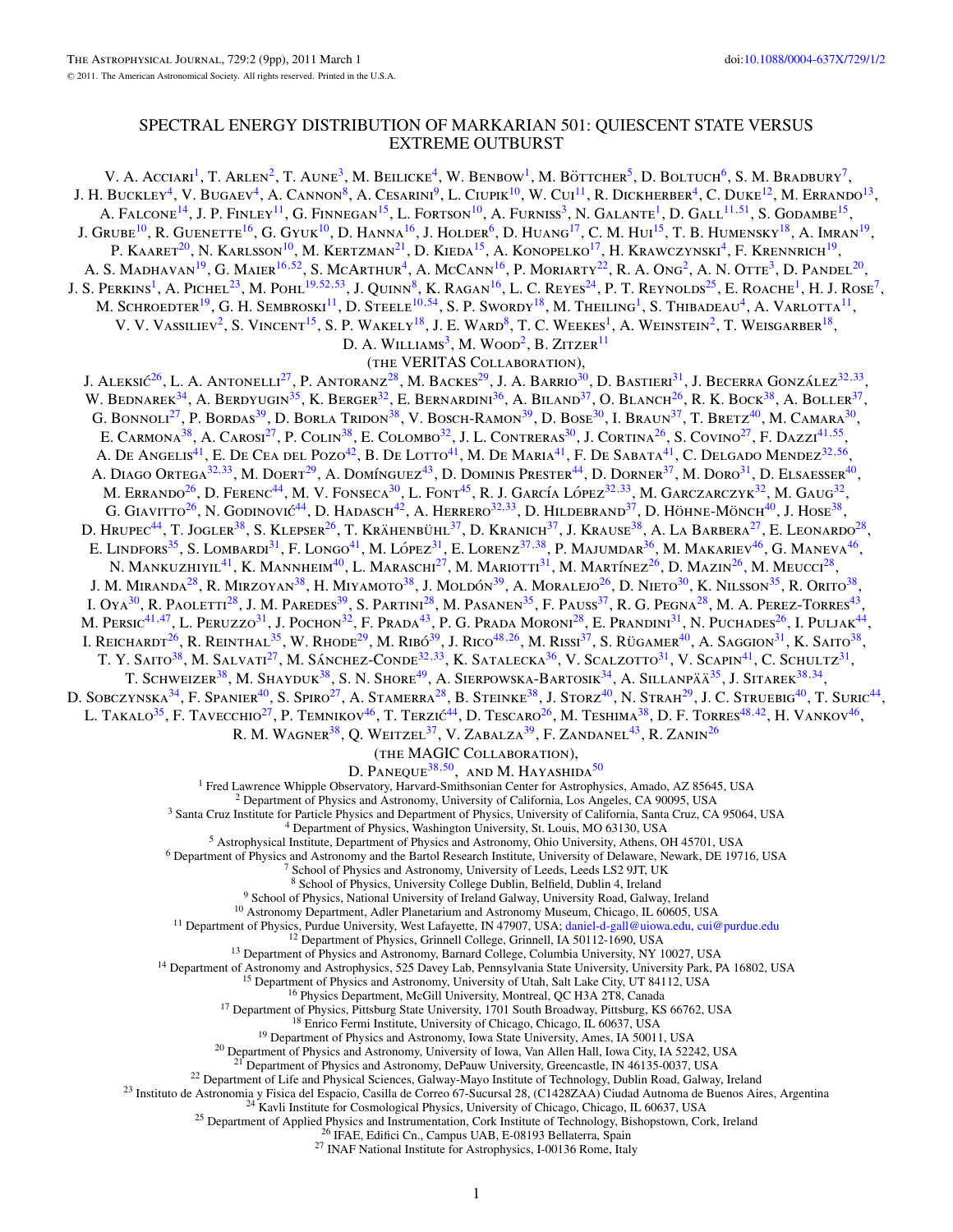<span id="page-2-0"></span><sup>28</sup> Dipartimento di Fisica dell'Università di Siena, and INFN Pisa, 1-53100 Siena, Italy <sup>29</sup> Pakulkit Physik, Technische Universität Dortmund, D-44221 Dortmund, Germany<br>
<sup>30</sup> Atomic Physics Department, Universidad Compl

SLAC National Accelerator Laboratory, Stanford University, Stanford, CA 94305, USA

*Received 2010 August 19; accepted 2010 December 9; published 2011 February 3*

## ABSTRACT

The very high energy (VHE; *E >* 100 GeV) blazar Markarian 501 (Mrk 501) has a well-studied history of extreme spectral variability and is an excellent laboratory for studying the physical processes within the jets of active galactic nuclei. However, there are few detailed multiwavelength studies of Mrk 501 during its quiescent state, due to its low luminosity. A short-term multiwavelength study of Mrk 501 was coordinated in 2009 March, focusing around a multi-day observation with the *Suzaku* X-ray satellite and including *γ* -ray data from VERITAS, MAGIC, and the *Fermi Gamma-ray Space Telescope* with the goal of providing a well-sampled multiwavelength baseline measurement of Mrk 501 in the quiescent state. The results of these quiescent-state observations are compared to the historically extreme outburst of 1997 April 16, with the goal of examining variability of the spectral energy distribution (SED) between the two states. The derived broadband SED shows the characteristic double-peaked profile. We find that the X-ray peak shifts by over two orders of magnitude in photon energy between the two flux states while the VHE peak varies little. The limited shift in the VHE peak can be explained by the transition to the Klein–Nishina (KN) regime. Synchrotron self-Compton models are matched to the data and the implied KN effects are explored.

*Key words:* BL Lacertae objects: individual (Markarian 501 = VER J1653+397) – galaxies: active – gamma rays: galaxies – radiation mechanisms: non-thermal – X-rays: galaxies

*Online-only material:* color figures

#### 1. INTRODUCTION

Blazars, a subclass of active galactic nuclei (AGNs), are the dominant extragalactic source class in *γ* -rays. They have been observed to show rapid variability and non-thermal spectra, presenting a broad continuum across nearly the entire electromagnetic spectrum. This implies that the observed photons originate within highly relativistic jets oriented very close to the observer's line of sight (Urry & Padovani [1995\)](#page-9-0). This orientation results in Doppler beaming that boosts the intensity and frequency of the observed jet emission, often overwhelming all

other emission from the source. Therefore, blazars make excellent laboratories for studying the physical processes within the jets of AGNs. They were among the first sources to be detected in the very high energy (VHE) band, and at the time of writing this paper there are 34 known VHE  $\gamma$ -ray blazars.<sup>57</sup> Markarian 501 (Mrk 501; 1H1652+398), at a redshift of  $z = 0.034$ , was the second blazar to be detected at VHE (Quinn et al. [1996\)](#page-9-0).

The spectral energy distribution (SED) of Mrk 501 characteristically shows a double-peaked profile. These peaks occur at keV and TeV energies when the SED is plotted in the *ν*F*<sup>ν</sup>* versus *ν* representation. This structure is common among all VHE *γ* -ray blazars, and several models have been developed to account for the double-peaked structure. These models uniformly attribute the peak at keV energies to synchrotron radiation from relativistic electrons and positrons within the blazar jets, but they differ in accounting for the source of the VHE peak. The models are generally divided into two classes: leptonic and hadronic, named for their attributed source for the

<sup>51</sup> Now at the Department of Physics and Astronomy, University of Iowa, Van Allen Hall, Iowa City, IA 52242, USA.

<sup>52</sup> Now at DESY, Platanenallee 6, 15738 Zeuthen, Germany.

 $53$  Now at the Institut für Physik und Astronomie, Universität Potsdam, 14476 Potsdam-Golm, Germany.

<sup>54</sup> Now at the Los Alamos National Laboratory, MS H803, Los Alamos, NM 87545, USA.

<sup>55</sup> Supported by INFN Padova.

<sup>56</sup> Now at the Centro de Investigaciones Energeticas, Medioambientales y ´ Tecnológicas (CIEMAT), Madrid, Spain.

<sup>57</sup> <http://tevcat.uchicago.edu/>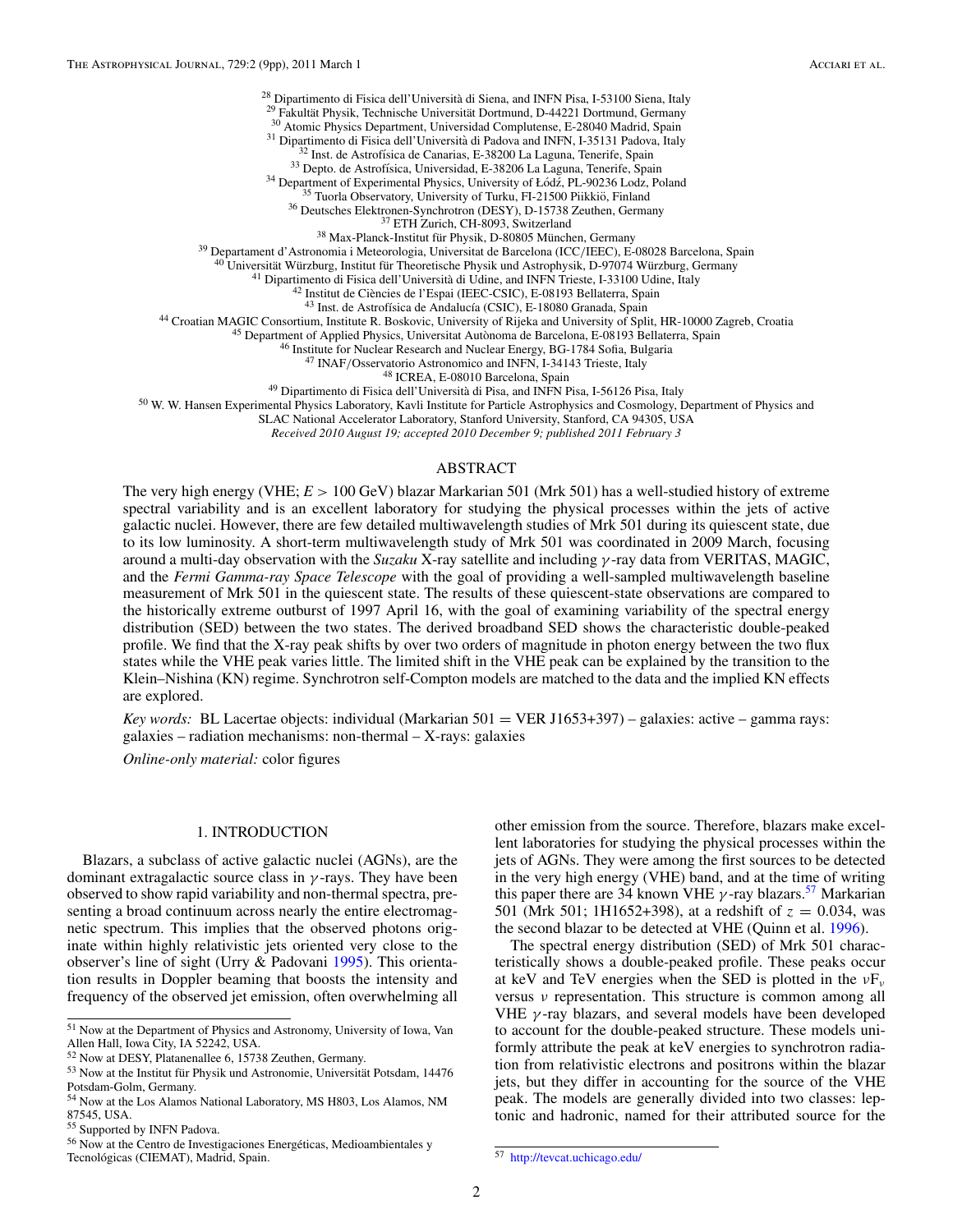VHE peak. The leptonic models advocate inverse Compton scattering to VHE of either the synchrotron photons from within the jet or an external photon field (e.g., Marscher & Gear [1985;](#page-9-0) Maraschi et al. [1992;](#page-9-0) Dermer et al. [1992;](#page-9-0) Sikora et al. [1994\)](#page-9-0). The hadronic models, however, account for the VHE emission by  $\pi^0$  decay or by  $\pi^{\pm}$  decay with subsequent synchrotron and/or Compton emission from decay products, or by synchrotron radiation from ultra-relativistic protons (e.g., Mannheim [1993;](#page-9-0) Aharonian [2000;](#page-9-0) Pohl & Schlickeiser [2000\)](#page-9-0).

Observationally, Mrk 501 has been known to undergo both major outbursts on long timescales and rapid flares on short timescales, most prominently in the keV and VHE range (e.g., Catanese et al. [1997;](#page-9-0) Pian et al. [1998;](#page-9-0) Xue & Cui [2005;](#page-9-0) Albert et al. [2007a\)](#page-9-0). During these outbursts, both of the SED peaks have been observed to shift toward higher energies. During the most extreme cases, the keV peak has been observed above 200 keV, well above typical values below 1 keV. Historically, the SED has been measured in the VHE band primarily during outbursts, due to the lower sensitivity of previous generations of instruments. A previous study examined the quiet state, but it was performed before the launch of the *Fermi* Large Area Telescope (*Fermi*-LAT), which provides coverage in the range between keV and VHE energies (Anderhub et al. [2009\)](#page-9-0). This work attempts to provide state-of-the-art shortterm multiwavelength measurements of the quiescent state of Mrk 501, with broad spectral coverage in the critical keV and VHE bands as well as coverage with the *Fermi*-LAT. These measurements are then compared to observations by *BeppoSAX* in X-rays and by the Whipple 10 m and CAT Cerenkov telescopes in VHE *γ* -rays during the 1997 extreme outburst. This outburst has been well studied using multiple instruments (e.g., Aharonian et al. [2001;](#page-9-0) Catanese et al. [1997;](#page-9-0) Pian et al. [1998\)](#page-9-0) and provides a good comparison to the quiet state observed in 2009.

## 2. DATA SELECTION AND ANALYSIS

#### *2.1. Suzaku: X-ray*

The *Suzaku* X-ray observatory, a collaborative project between institutions in the United States and Japan, is an excellent tool for studying the broadband SED of sources such as Mrk 501 due to its broad energy range (0.2–600 keV). *Suzaku* has two operating instruments for studying X-ray emission: the X-ray imaging spectrometer (XIS; Koyama et al. [2007\)](#page-9-0) and the hard X-ray detector (HXD; Takahashi et al. [2007\)](#page-9-0).

The XIS instrument consists of four X-ray telescopes with imaging CCD cameras at their focal planes. Three of the CCDs are front illuminated, and one CCD is back illuminated to provide extended sensitivity to soft X-rays. The combined energy range of these CCDs is 0.2–12.0 keV. The HXD is a non-imaging instrument that expands the energy sensitivity of *Suzaku* to the 10–600 keV band by using two types of detectors. Silicon PIN diodes provide sensitivity in the range 10–70 keV, and gadolinium silicate (GSO;  $Gd_2SiO_5(Ce)$ ) scintillators placed behind the PIN diodes provide sensitivity in the range 40–600 keV. One limitation of *Suzaku* with respect to attaining simultaneous multiwavelength observations is that it resides in a low Earth orbit, so observations are subject to frequent Earth occultations, limiting continuous temporal coverage.

Observations of Mrk 501 were carried out with the *Suzaku* X-ray satellite from 2009 March 23 UT 18:39 to 2009 March 25 UT 07:59 (sequence number 703046010). After good time interval selection and dead-time correction, a total of approxi-

mately 72 ks of live time remained for the XIS and 61 ks for the HXD. To reduce the occurrence of photon pile-up in the XIS, a common problem when dealing with bright X-ray point sources, the XIS observations were carried out in 1*/*4 window mode and *Suzaku* was operated with a pointing nominally centered on the HXD field of view (FoV). In addition, HXD nominal pointing increases the effective area of the HXD instrument. The resulting XIS count rates are well below the threshold where pile-up becomes a significant issue. Even with the HXD nominal pointing, there was no significant detection in the GSO scintillators, so the maximum useful energy for these observations using only the HXD*/*PIN detector was around 70 keV.

The raw XIS data were reprocessed following the guidelines from the *Suzaku* team<sup>58</sup> using *Suzaku* FTOOLS version 12.0. The events were graded and only those with ASCA grades 0, 2, 3, 4, and 6 were included in further analysis. In addition, the data were screened to exclude times when the *Suzaku* spacecraft was passing through the South Atlantic Anomaly (SAA), including a 436 s post-SAA buffer to allow the instrument backgrounds to settle. Additional cuts were made requiring the data used to be taken at least 5◦ in elevation above Earth's limb and at least 20◦ above Earth's daytime limb. These cuts help reduce contamination from Earth's atmosphere.

Source events were extracted from a circular region with a radius of 1*.* 92 centered on Mrk 501. Background events were extracted from a circular region with the same radius located far from the source in each XIS detector. The redistribution matrix file (RMF) and ancillary response file (ARF) were generated for each XIS detector using the analysis tools included in the *Suzaku* analysis package.

The HXD data were also reprocessed from the raw files, following the guidelines provided by the *Suzaku* team.59 The data were filtered with similar criteria to the XIS data with a slightly longer settling time of 500 s required following passage through the SAA. In addition, the only elevation requirement was for data to be taken at least 5◦ above Earth's limb.

Because the HXD is a non-imaging instrument, the cosmic Xray background (CXB) and instrumental non-X-ray background (NXB) must be accounted for in different ways than for the XIS. The time-variable NXB has been modeled and provided by the HXD team. The CXB is not included in this model and must be accounted for separately as the CXB flux is about 5% of the background for PIN observations. The model suggested by the HXD team is based on results from HEAO-1 and modified for input to XSPEC. The imported model reproduces the PIN background with an HXD nominal pointing (Boldt [1987\)](#page-9-0). The model is given by

$$
\frac{dF}{dE} = 8.0 \times 10^{-4} \left(\frac{E}{1 \text{ keV}}\right)^{-1.29} \times \exp\left(\frac{-E}{40 \text{ keV}}\right)
$$
\n
$$
\text{photons cm}^{-2} \text{ s}^{-1} \text{FoV}^{-1} \text{ keV}^{-1}. \tag{1}
$$

The CXB background model was added to the NXB background model and used to subtract background events in XSPEC during spectral analysis of the PIN data. The response file ae\_hxd\_pinhxnome5\_20080716.rsp provided by the HXD team was used for the PIN spectral analysis.

# *2.2. VERITAS: VHE γ -ray*

The Very Energetic Radiation Imaging Telescope Array System (VERITAS) is an array of four imaging

<sup>58</sup> <http://heasarc.gsfc.nasa.gov/docs/suzaku/analysis/abc/node9.html>

<sup>59</sup> [http://heasarc.gsfc.nasa.gov/docs/suzaku/analysis/hxd\\_repro.html](http://heasarc.gsfc.nasa.gov/docs/suzaku/analysis/hxd_repro.html)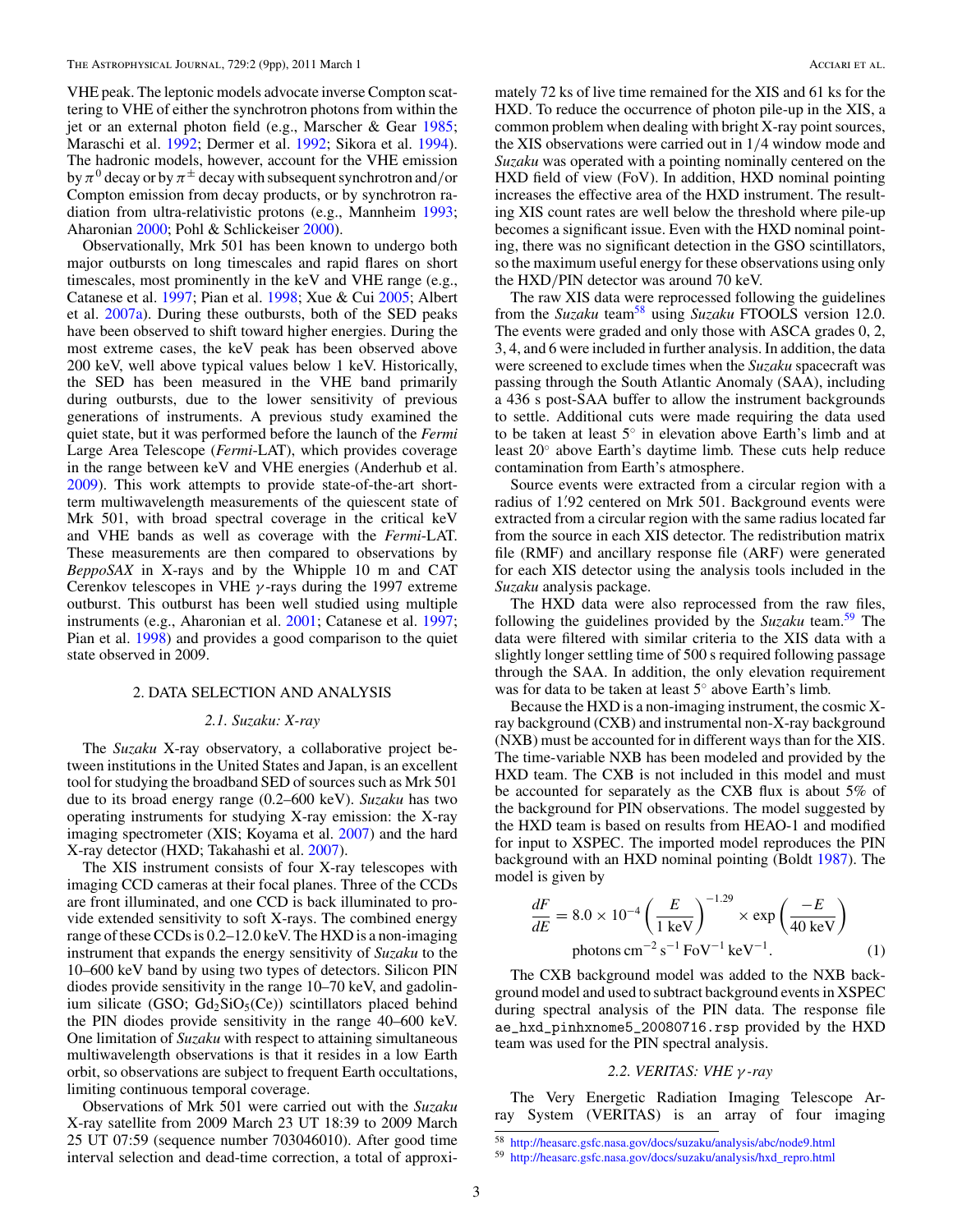atmospheric-Cerenkov telescopes (IACTs) located at the Fred Lawrence Whipple Observatory in southern Arizona (31°40′ N,  $110°57'$  W) at an altitude of 1.28 km above sea level (Holder et al. [2008\)](#page-9-0). These telescopes capture the Cerenkov light emitted by extensive air showers that are initiated in the upper atmosphere by *γ* -rays and cosmic rays. The telescopes have 12 m diameter tessellated reflectors directing light onto imaging cameras, each consisting of 499 photomultiplier tubes (PMTs), located in the focal plane of each telescope. The cameras have an FoV of 3°.5 with an angular size per pixel of 0°.15. VERITAS is sensitive in the range of approximately 100 GeV–30 TeV with an energy resolution of between 15% and 20%. Images of the extensive air showers captured by each telescope can be combined to reconstruct the direction and energy of the shower initiator. The telescopes typically operate in "wobble" mode, where the location of the object to be observed is offset from the center of the FoV by 0.5, allowing for simultaneous source and background measurements (Fomin et al. [1994\)](#page-9-0). The offset direction alternates between north, south, east, and west for each data run (typically lasting 20 minutes) to reduce systematic effects from the offset.

The VERITAS data were analyzed using the standard analysis package (Cogan et al. [2007\)](#page-9-0). Images of the Cerenkov light produced by the extensive air showers are parameterized, and quality cuts are placed on the data to ensure that the shower reconstruction procedure can be performed reliably. Separation of showers initiated by *γ* -ray photons from hadronic showers initiated by cosmic rays is performed with the aid of lookup tables. The lookup tables are calculated for each telescope with several values of zenith angle, azimuth angle, and the night sky background noise level. The observed parameters *length* and *width* are scaled by the corresponding parameters in the lookup tables and averaged among the telescopes to find the "mean scaled parameters" in the method first suggested by Daum et al. [\(1997\)](#page-9-0). Selection criteria for *γ /*hadron separation (optimized with data taken on the Crab Nebula) are placed on the mean scaled parameters of the shower images to exclude most hadronic showers while still retaining a large proportion of *γ* -ray initiated showers.

To perform a background subtraction of the surviving cosmicray events, an estimation of these background counts is made using the "reflected-region" background model (Berge et al. [2007\)](#page-9-0). Events within a squared angular distance of  $\theta^2 < 0.0169$ of the anticipated source location are considered ON events. Background measurements (OFF events) are taken from regions of the same size and at the same angular distance from the center of the FoV. For this analysis, a minimum of eight background regions were used. The excess number of events from the anticipated source location is found by subtracting the number of OFF events (scaled by the relative exposure) from the ON events. Statistical significances are calculated using Equation (17) of Li & Ma [\(1983\)](#page-9-0). More details about VERITAS, the calibration, and analysis techniques can be found in Acciari et al. [\(2008\)](#page-9-0).

On 2009 March 24 (MJD 54914), VERITAS was used to take data on Mrk 501 while operating in wobble mode, with an offset angle of 0°.5. VERITAS was used to observe Mrk 501 for 2.6 hr from 9:11 UT to 11:58 UT using a series of 20 minute runs, with a live time of 2.4 hr and zenith angles ranging from 35◦ to 9◦. Additional observations totaling 2.9 hr were made on March 23 and 25 but were discarded due to poor weather conditions. The data were processed using standard VERITAS analysis cuts, finding 431 ON events and 1810 OFF events with a maximum ratio between ON and OFF exposure of 0.125. The total significance of the excess for this observation was 12.7 standard deviations  $(\sigma)$  with an average significance per run of 3.8*σ*.

# *2.3. MAGIC: VHE γ -ray*

MAGIC is a system of two IACTs for VHE *γ* -ray astronomy located on the Canary Island of La Palma (2.2 km above sea level,  $28°45'$  N,  $17°54'$  W). At the time of the observation, MAGIC-II, the second telescope of the array, was still in its commissioning phase so Mrk 501 was observed by MAGIC-I in stand-alone mode.

MAGIC-I has a 17 m diameter tessellated reflector dish and a hexagonal camera with an FoV of 3°<sub>1</sub>5 mean angular diameter. The camera comprises 576 high-sensitivity PMTs of different diameters (0.<sup>o</sup> 1 in the inner portion of the camera and 0.<sup>o</sup> 2 in the outer portion). The trigger threshold of MAGIC at low zenith angles is between 50 and 60 GeV with the standard trigger configuration used in this campaign. The accessible energy range extends up to tens of TeV with a typical energy resolution of 20%–30%, depending on zenith angle and energy. Further details, telescope parameters, and performance information can be found in Albert et al. [\(2008a\)](#page-9-0).

The MAGIC data for this campaign were recorded between 3:50 UT and 5:10 UT on the night of 2009 March 23 (MJD 54913). The observations were performed in wobble mode. The zenith angle of the observations ranged from  $15°$  to  $30°$ . The recorded data fulfill the standard quality requirements, so none of the runs were removed from the data sample. The total live time for this observation is 1.3 hr.

The data were analyzed using the standard MAGIC calibration and analysis (Albert et al. [2008a\)](#page-9-0). The analysis is based on image parameters (Hillas [1985;](#page-9-0) Aliu et al. [2009\)](#page-9-0) and the random forest (RF) method (Albert et al. [2008b\)](#page-9-0), which are used to define the so-called hadronness of each event. The cut in hadronness for background rejection was chosen using Monte Carlo data, setting a cut efficiency for *γ* -rays of 70%. Three background (OFF) sky regions are used for the residual background estimation, giving a ratio between ON and OFF exposure of 0.333. The OFF regions are chosen to be at the same angular distance from the camera center as the ON region. The excess of  $\gamma$ -ray events from the source was extracted from the distribution of the ALPHA parameter, which is related to the image orientation on the camera (Hillas [1985\)](#page-9-0). The final cut on ALPHA was also chosen using Monte Carlo *γ* -ray events, again imposing a cut efficiency of 70%. With these less restrictive cuts, suitable for the spectrum calculation, the significance of the excess is  $2.2\sigma$  with 9527 ON events and 27846 OFF events, whereas applying stricter cuts in the optimal energy range for signal detection leads to a significance of 9.7*σ* with 123 ON events and 97 OFF events.

The energies of the VHE *γ* -ray candidates were also estimated using the RF method. A cut was applied on the SIZE parameter, requiring a minimum of 100 photoelectrons in the shower images. Because the SIZE parameter is related to the energy of the initiator of the shower, this cut results in an energy threshold for the analysis (defined as the peak position of the distribution of the reconstructed energy parameter for simulated *γ* -ray events after the cut) of ∼100 GeV.

## *2.4. Fermi-LAT: HE γ -ray*

The *Fermi*-LAT is a satellite instrument for performing *γ* -ray astronomy from 20 MeV to several hundred GeV. The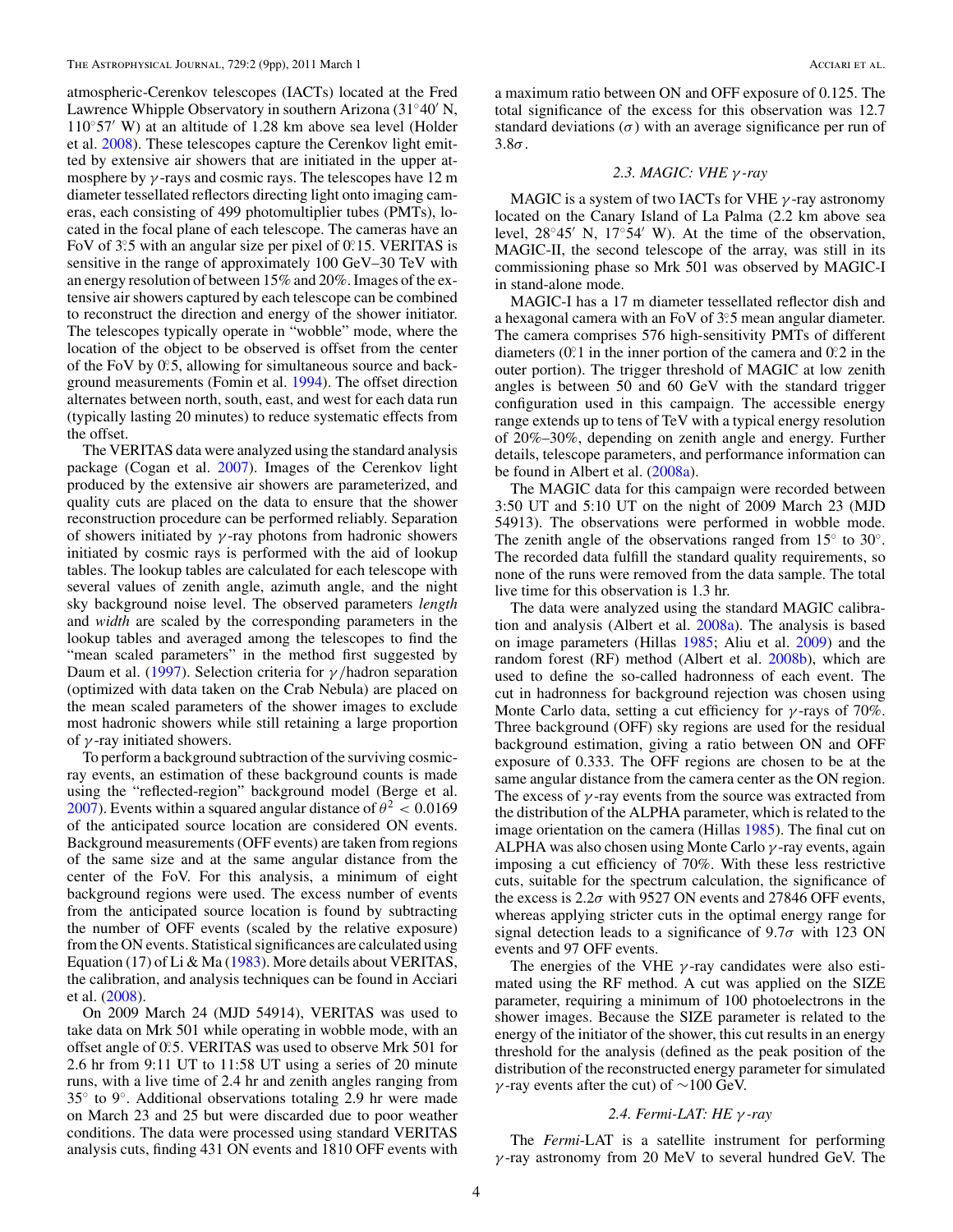<span id="page-5-0"></span>instrument is an array of  $4 \times 4$  identical towers, each one consisting of a tracker (where the photons are pair converted) and a calorimeter (where the energies of the pair-converted photons are measured). The entire instrument is covered with an anticoincidence detector to reject charged-particle background. The LAT has a peak effective area of  $0.8 \text{ m}^2$  for 1 GeV photons, energy resolution typically better than 10%, and an FoV of about 2*.*4 sr, with angular resolution (68% containment angle) better than 1◦ for energies above 1 GeV. Further details about the LAT can be found in Atwood et al. [\(2009\)](#page-9-0)

The analysis was performed with the ScienceTools software package version v9r15p2, which is available from the Fermi Science Support Center (FSSC). Only events having the highest probabilities of being photons, those in the "diffuse" class, were used. The Pass 6v3 diffuse-class instrument-response functions were used for the analysis. The LAT data were extracted from a circular region of 10◦ radius centered at the location of Mrk 501. The spectral fit was performed using photon energies greater than 0*.*3 GeV in order to minimize systematic effects, and a cut on the zenith angle  $(>105°)$  was also applied to reduce contamination from Earth-albedo *γ* -rays, which are produced by cosmic rays interacting with the upper atmosphere.

The background model used to extract the *γ* -ray signal includes a Galactic diffuse emission component and an isotropic component. The model that we adopted for the Galactic component is gll\_iem\_v02.fit. $60$  The isotropic component, which is the sum of the extragalactic diffuse emission and the residual charged-particle background, is parameterized here with a single power-law function. Owing to the relatively small size of the region analyzed (radius  $10°$ ) and the hardness of the spectrum of Mrk 501, the high-energy structure in the standard tabulated isotropic background spectrum, isotropic\_iem\_v02.txt, does not dominate the total counts at high energies. In addition, we find that for this region a power-law approximation to the isotropic background results in somewhat smaller residuals for the model overall, possibly because the isotropic term, with a free spectral index, compensates for an inaccuracy in the model for the Galactic diffuse emission, which is also approximately isotropic at the high Galactic latitude of Mrk 501  $(b \sim 39°)$ . In any case, the resulting spectral fits for Mrk 501 are not significantly different if isotropic\_iem\_v02.txt is used for the analysis. To further reduce systematic uncertainties in the analysis, the photon index of the isotropic component and the normalization of both components in the background model were allowed to vary freely during the spectral point fitting. In addition, the model also includes five nearby sources from the 1FGL catalog (Abdo et al. [2010\)](#page-9-0): 1FGL J1724.0+4002, 1FGL J1642.5+3947, 1FGL J1635.0+3808, 1FGL J1734.4+3859, and 1FGL J1709.6+4320. The spectra of those sources were also parameterized by power-law functions, whose photon index values were fixed to the values from the 1FGL catalogue, and only the normalization factors for the single sources were left as free parameters. The spectral analysis was performed with the postlaunch instrument-response functions P6\_V3\_DIFFUSE using an unbinned maximum likelihood method (Mattox et al. [1996\)](#page-9-0). The *Fermi* collaboration estimates the current systematic uncertainties on the flux as 10% at 0*.*1 GeV, 5% at 560 MeV, and 20% at 10 GeV and above.<sup>61</sup>



**Figure 1.** Overall time coverage of Mrk 501 by the instruments involved in the multiwavelength campaign. Gaps due to orbital constraints are not indicated in the *Fermi* and *Suzaku* plots.

(A color version of this figure is available in the online journal.)

#### 3. RESULTS

#### *3.1. Light Curves*

The time coverage of the data sets used for this campaign is illustrated in Figure 1. Light curves were produced in the passband of each instrument involved in the campaign to understand the flux levels and variability of Mrk 501 during these observations; however, the *Fermi*-LAT detection was not significant enough to include a light curve. The resulting multiwavelength light curves are shown in Figure [2.](#page-6-0)

Light curves produced from the XIS and HXD*/*PIN *Suzaku* data, with 5 ks time bins, are shown in the top two panels of Figure [2.](#page-6-0) Individual light curves for each of the XIS detectors were created and then summed. The best fit of a constant for the summed XIS (0.6–10.0 keV) light curve is 16.14 counts s<sup>-1</sup> with a  $\chi^2$  value of 4207 for 26 degrees of freedom. The poor fit of a constant to the data corresponds to the moderate variability that is visible by inspection in the XIS count rate. A constant value was also fitted to the HXD*/*PIN light curve, yielding a value of 0.11 counts s<sup>-1</sup> with a  $\chi^2$  value of 43.7 for 26 degrees of freedom, again indicating variability.

In the VHE *γ* -ray band, the source appears to be in a "quiescent" state when compared to contemporaneous long-term studies of the source's broadband behavior (Abdo et al. [2011;](#page-9-0) Huang et al. [2009;](#page-9-0) Pichel et al. [2009\)](#page-9-0). The light curves produced from the VERITAS and MAGIC data used 20 minute time bins and are plotted in the bottom panel of Figure [2.](#page-6-0) To produce light curves, the spectral slope from the corresponding data is assumed (see Section [3.2\)](#page-6-0), and the effective collection areas were used with the excess counts to determine the spectral normalization. An energy threshold of 300 GeV was then used to calculate the integral flux for each bin. A constant flux value was fitted to the VERITAS and MAGIC data separately, yielding a best-fit value of  $(2.8 \pm 0.5) \times 10^{-11}$  photons cm<sup>-2</sup> s<sup>-1</sup> for VERITAS and  $(3.9 \pm 0.8) \times 10^{-11}$  photons cm<sup>-2</sup> s<sup>-1</sup> for MAGIC. The VERITAS data show no evidence for any variability, with a  $\chi^2$ value of 3.6 for seven degrees of freedom for the constant fit. Likewise, the constant fit to the MAGIC data yields a  $\chi^2$  value of 3.2 for three degrees of freedom. The individual constant fits to the VERITAS and MAGIC data differ slightly but show that the flux measurements from the two instruments are reasonably compatible, with no large-scale variability.

<sup>60</sup> <http://fermi.gsfc.nasa.gov/ssc/data/access/lat/BackgroundModels.html>

<sup>61</sup> See [http://fermi.gsfc.nasa.gov/ssc/data/analysis/LAT\\_caveats.html.](http://fermi.gsfc.nasa.gov/ssc/data/analysis/LAT_caveats.html)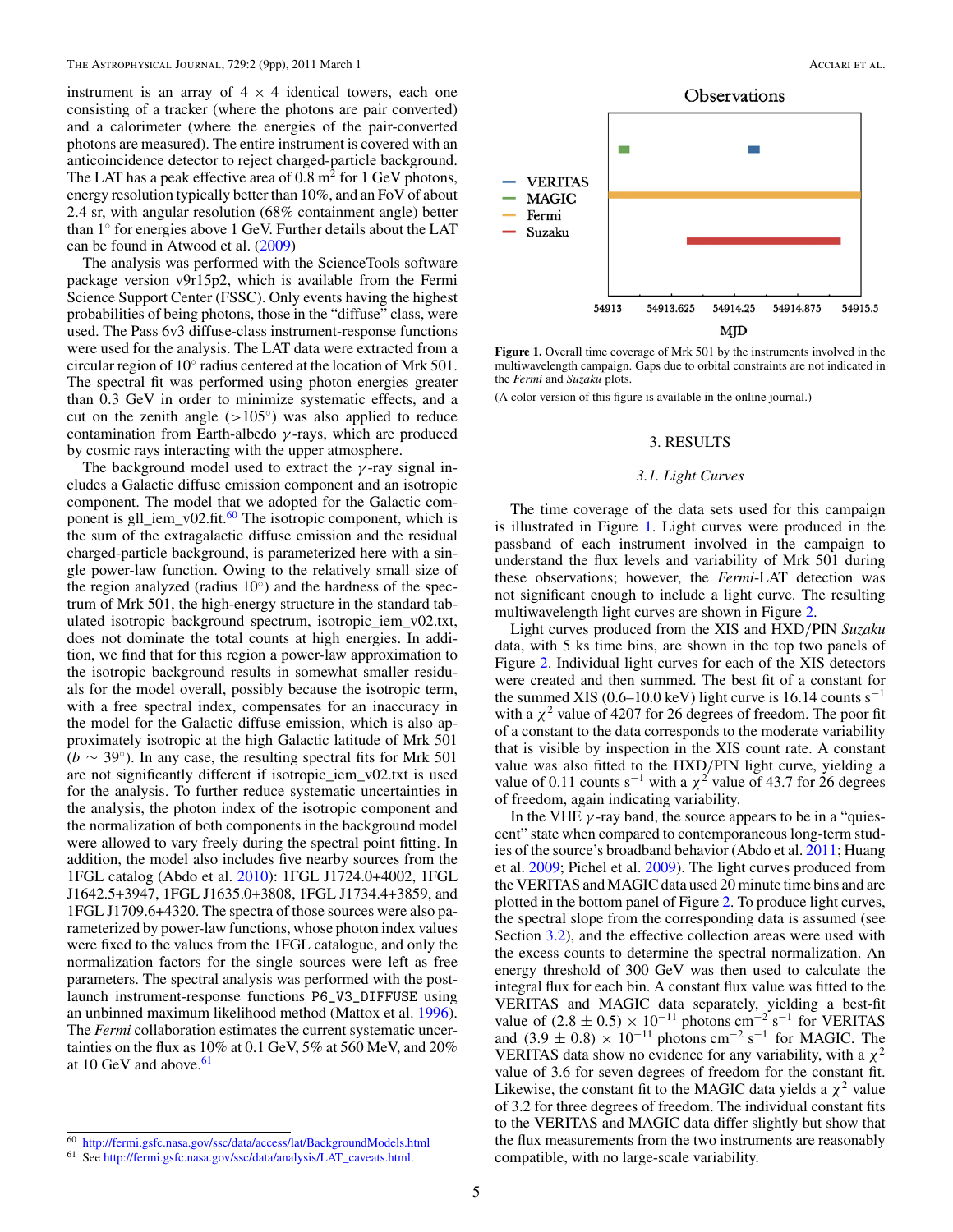<span id="page-6-0"></span>

**Figure 2.** Light curves of Mrk 501 in the energy ranges used for *Suzaku/*XIS  $(0.6 \text{ keV} < E < 10.0 \text{ keV})$ ,  $Suzaku/HXD$  (10 keV  $< E < 70$  keV), MAGIC and VERITAS ( $E > 300$  GeV). Error bars show  $1\sigma$  statistical errors. The constant fits to the *Suzaku* data are shown. See the discussion in Section [3.1.](#page-5-0) (A color version of this figure is available in the online journal.)

# *3.2. Spectral Analysis and Modeling*

The spectral results for the observations taken during this campaign when Mrk 501 was in the quiescent or low-flux state are shown in Figures 3[–5.](#page-7-0) For comparison, they are also shown in Figure [6](#page-7-0) along with archival data from Pian et al. [\(1998\)](#page-9-0), Catanese et al. [\(1997\)](#page-9-0), and Djannati-Ataï et al. [\(1999\)](#page-9-0) taken when Mrk 501 was in a high-flux state.

The data from all *Suzaku* instruments were fitted jointly in XSPEC 12 (Arnaud [1996\)](#page-9-0). A cross-normalization parameter was introduced to account for the calibration differences between the individual XIS detectors and the HXD*/*PIN. A broken power-law function modified by interstellar absorption with a fixed column density  $N_{\text{H}} = 1.73 \times 10^{20} \text{ cm}^{-2}$  (Stark et al. [1997\)](#page-9-0) was fitted to the data, yielding power-law indices  $\Gamma_1 = 2.133 \pm 0.003_{stat}$  and  $\Gamma_2 = 2.375 \pm 0.009_{stat}$ , and a break energy of  $E_{\text{break}} = 3.21 \pm 0.07_{\text{stat}}$  keV. After the fitting procedure, the cross-normalization factors for the XIS1 and XIS3 detectors relative to the XIS0 detector are compatible with previous calibration measurements of the Crab Nebula flux (Serlemitsos et al. [2007\)](#page-9-0). A fixed normalization factor of 1.18 was introduced between the HXD*/*PIN and XIS0 as specified by the *Suzaku* team for HXD nominal pointings (Maeda et al. [2008\)](#page-9-0). The resulting fit, with  $\chi^2$ /dof = 1.33 for 1511 degrees of freedom, is plotted in Figure 3. After an acceptable fit was found, the result was unfolded through the instrument response and de-absorbed to derive the intrinsic X-ray spectrum shown in Figure [6.](#page-7-0)

The *Fermi*-LAT spectral measurement shown in Figures 4 and [6](#page-7-0) is derived using a time interval of seven days centered on the *Suzaku* observing time window—from MJD 54911 up



**Figure 3.** Observed X-ray spectra of Mrk 501 made from *Suzaku* XIS and HXD*/* PIN data separately. A joint fit to a broken power-law model was performed for the three XIS CCDs and the HXD*/*PIN. The solid histogram shows the best fits to the data (see Section 3.2). The error bars represent  $1\sigma$  statistical errors. The bottom panel shows the residuals of the fit.



**Figure 4.** Plot of the *Fermi* spectral results for the seven days centered on the *Suzaku* observing time window (MJD 54911–MJD 54918). The solid line depicts the result of the unbinned likelihood power-law fit, and the contour shows the 68% uncertainty of the fit. The data points show the energy fluxes computed in differential energy ranges, with a 95% confidence level upper limit for the highest energy range. The *Fermi* analysis was performed in the energy range 0.3–400 GeV. The vertical bars show  $1\sigma$  statistical errors, and the horizontal bars show the energy range for each point.

(A color version of this figure is available in the online journal.)

to MJD 54918. Mrk 501 is detected with a test statistic (TS) value of 46 ( $\sim$ 7 $\sigma$ ). The spectrum can be fitted with a single power-law function with photon flux  $F(>0.3$  GeV) =  $(1.7 \pm 0.9<sub>stat</sub>) \times 10<sup>-8</sup>$  photons cm<sup>-2</sup> s<sup>-1</sup> and differential photon spectral index  $\Gamma_{\text{LAT}} = 1.7 \pm 0.3_{\text{stat}}$ . The number of photons (predicted by the model) for the entire spectrum is 12, out of which 9 are in the energy range 0.3–3 GeV, 2 in the energy range 3–30 GeV, and 1 in the energy range 30–300 GeV. In order to increase the simultaneity of the reported SED, we also performed the analysis of the LAT data over a period of 3 days centered at the *Suzaku* observations, namely the time interval from MJD 54913 to MJD 54916. For such a short time interval the detection has a TS value of 10 ( $\sim$ 3 $\sigma$ ), and significantly greater uncertainties in the power-law parameters:  $F(>0.3 \text{ GeV}) = (1.8 \pm 1.3 \text{ s}) \times 10^{-8} \text{ photons cm}^{-2} \text{ s}^{-1},$  $\Gamma_{\text{LAT}} = 1.9 \pm 0.5_{\text{stat}}$ . Since the two spectral shapes are compatible within errors and there is no indication of flux variability during this time, the spectrum derived with the 7 day time interval is used in the SED plot in Figures 4 and [6.](#page-7-0)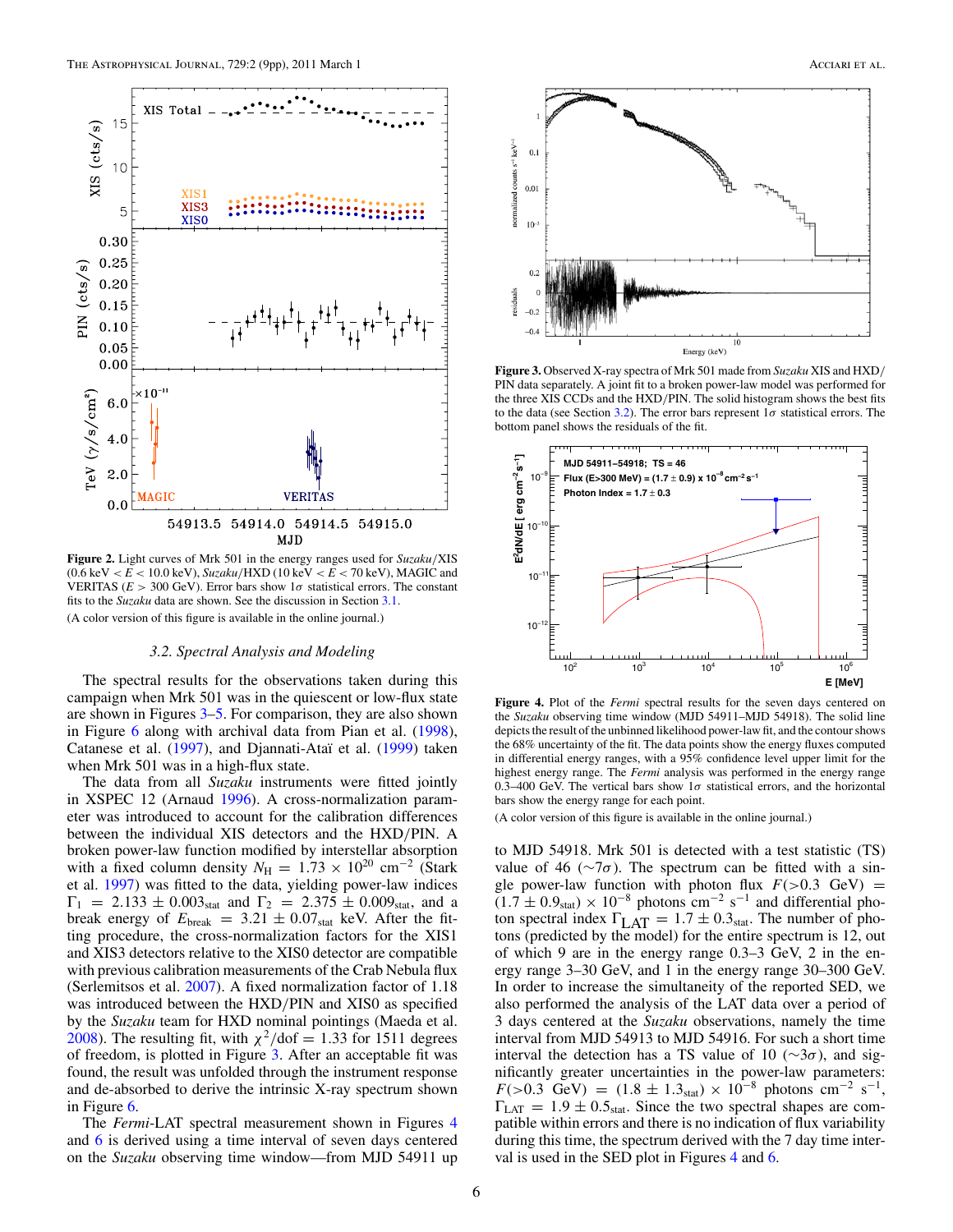<span id="page-7-0"></span>

**Figure 5.** VHE spectrum from VERITAS (diamonds) and MAGIC (triangles), including the best-fit power-law models. The VERITAS fit is shown with a solid line, and the MAGIC fit is shown with a dashed line. The slopes of the power-law models agree well ( $\Gamma_{\text{VERITAS}} = 2.72 \pm 0.15_{\text{stat}} \pm 0.10_{\text{sys}}$ and  $\Gamma_{\text{MAGIC}} = 2.67 \pm 0.21_{\text{stat}} \pm 0.20_{\text{sys}}$ ). The slight normalization offset corresponds to the moderately higher VHE flux levels during the MAGIC observation. The vertical bars show 1*σ* statistical errors.

For the VERITAS spectral analysis, the spectrum was unfolded using effective collection areas for the array that were calculated using Monte Carlo simulations of extensive air showers passed through the analysis chain with a configuration corresponding to the data-taking conditions and the *γ /*hadron selection cuts. The unfolding process takes into account the energy resolution of the array and potential energy bias. The effective areas are then used for each reconstructed event to calculate the differential photon flux. The VHE *γ* -ray differential spectral points were fit with a simple power law of the form

$$
\frac{dN}{dE} = F_0 \times 10^{-12} \times \left(\frac{E}{1 \text{ TeV}}\right)^{-\text{T}_{\text{VHE}}} \text{photons cm}^{-2} \text{ s}^{-1} \text{ TeV}^{-1}.
$$
\n(2)

For the VERITAS analysis, best-fit parameters of  $\Gamma_{\text{VHE}} =$  $2.72 \pm 0.15$ <sub>stat</sub>  $\pm 0.1$ <sub>sys</sub> and  $F_0 = 5.78 \pm 0.83$ <sub>stat</sub>  $\pm 1.16$ <sub>sys</sub> were found.

For the MAGIC analysis, the derived spectrum was unfolded to correct for the effects of the energy resolution of the detector (Albert et al. [2007b\)](#page-9-0) and of possible bias. Four statistically significant spectral bins were obtained. The spectrum is compatible with a simple power-law function with  $\Gamma_{\text{VHE}} =$  $2.67 \pm 0.21$ <sub>stat</sub>  $\pm 0.20$ <sub>sys</sub> and  $F_0 = 8.34 \pm 1.53$ <sub>stat</sub>  $\pm 2.50$ <sub>sys</sub> within the MAGIC energy range (see Figure 5).

A simple synchrotron self-Compton (SSC) model $62$  is used to match the results with an emission scenario (Krawczynski et al. [2004\)](#page-9-0). This model assumes a spherical emission region of radius *R* with the emission Doppler-boosted by the factor

$$
D = [\Gamma_{\text{Lorentz}}(1 - \beta \cos \theta)]^{-1}, \qquad (3)
$$

where the emission region is moving with Lorentz factor  $\Gamma_{\text{Lorentz}}$ toward the observer,  $\beta$  gives the bulk velocity of the plasma in terms of the speed of light, and  $\theta$  is the angle between the jet axis and the line of sight in the observer frame. The emission





**Figure 6.** SEDs of Mrk 501 in the quiescent state (in filled points) and during the 1997 extreme outburst (in open points). The former is made from data obtained in the present campaign with *Suzaku* (filled circles), *Fermi* (filled squares), VERITAS (filled diamonds), and MAGIC (filled triangles). The latter was taken from Pian et al. [\(1998\)](#page-9-0) and Djannati-Ataï et al. [\(1999\)](#page-9-0), with X-ray data from *BeppoSAX* (open circles), GeV *γ* -ray upper limit from EGRET (open square), and VHE *γ* -ray data from the Whipple 10 m (open diamond), and the CAT Cerenkov telescope (open triangles). Note that the Whipple 10 m spectral point overlaps with the lowest energy CAT spectral point. The vertical bars for all data show 1*σ* statistical errors and the upper limits are at the 95% confidence level. Corresponding SED models matched to the data for each year are shown. The solid lines show the SSC match; dashed lines take EBL absorption into account. The VHE data points are not EBL corrected.

(A color version of this figure is available in the online journal.)

region contains an isotropic non-thermal electron population and randomly oriented magnetic field, *B*. The electron spectrum is assumed to be in the form of a broken power-law function with index  $p_1$  between  $\gamma_{\text{min}}$  and  $\gamma_b$  and index  $p_2$  between  $\gamma_b$  and  $\gamma_{\text{max}}$ . The model accounts for  $\gamma$ -ray absorption by the extragalactic background light (Franceschini et al. [2008\)](#page-9-0). After computing the synchrotron and inverse Compton emission, the model corrects the photon spectrum that is produced for synchrotronself-absorption and internal absorption due to pair-production processes. The model does not evolve the electron spectrum self-consistently.

In general, it is difficult to fully constrain the parameters in SSC models. This requires both the flux and energies of the two (synchrotron and SSC) peaks to be fully determined by observations as well as an independent estimate of the Doppler factor (Tavecchio et al. [1998\)](#page-9-0). In addition, measurements of the synchrotron spectrum are used to help determine the indices of the modeled electron spectrum  $(p_1 \text{ and } p_2)$ . The SEDs from both sets of observations presented here constrain the synchrotron and SSC peak locations well (particularly for the low-flux state). In addition,  $p_1$  for the 1997 high-flux state and  $p_2$  for the 2009 low-flux state are well constrained by the data, while the other electron spectral indices are not as restricted. The parameters for the models used in this work for the 1997 high-flux state and the 2009 low-flux state are given in Table [1](#page-8-0) along with model parameters from other works for comparison. Some of the model parameters were matched to previous models as discussed below.

#### 4. DISCUSSION

This data set provides a high-quality sampling of the broadband SED of Mrk 501 in the quiescent state, and it allows comparisons to be made over a broad energy range with the extreme outburst observed in 1997. In choosing the values for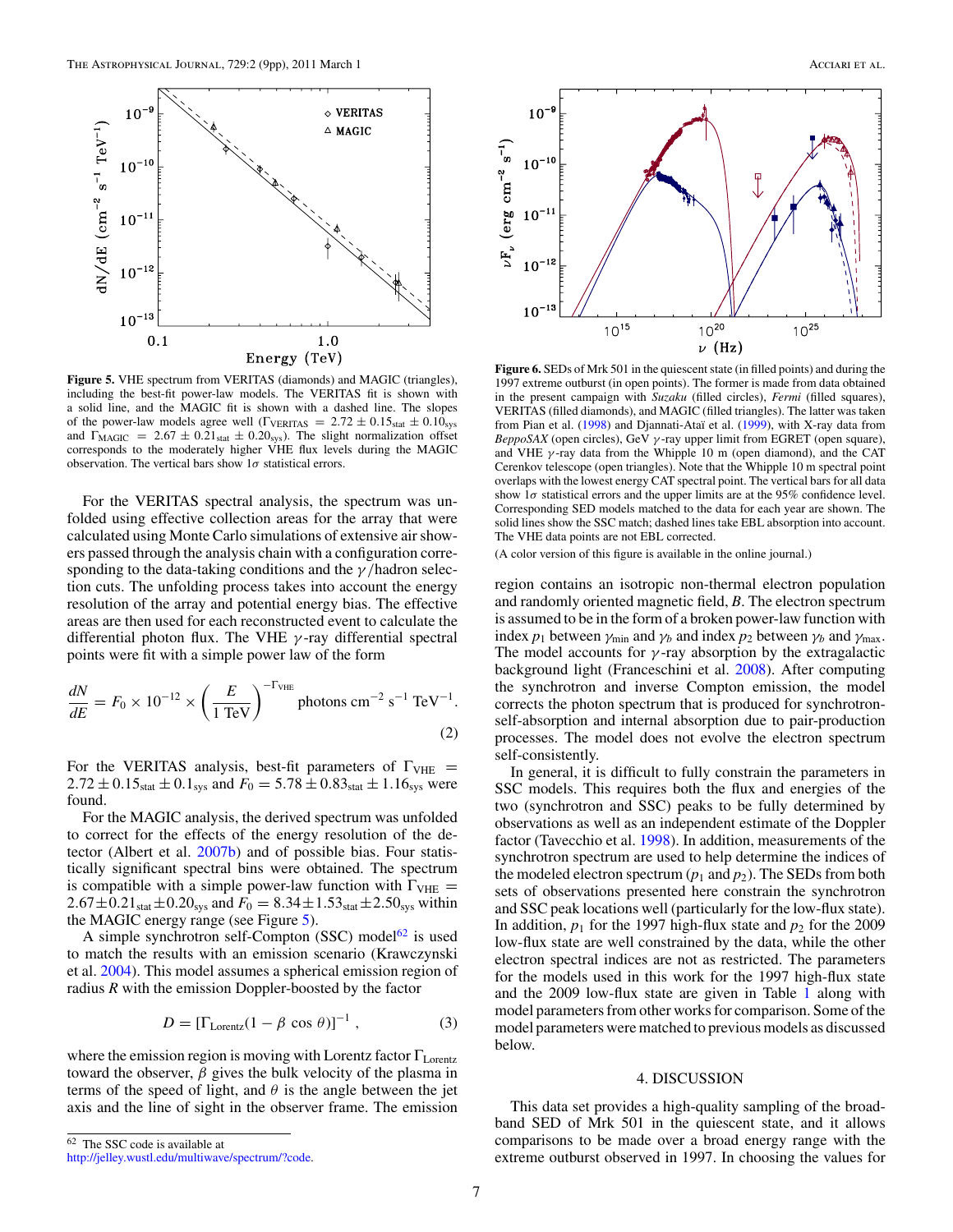**Table 1** Comparisons of SED Models for Mrk 501 in Different Flux States from Previous Work

<span id="page-8-0"></span>

| Data Set                                     | $\gamma_{\min}$ | $\gamma_{\text{max}}$ | $\gamma_b$      | $p_1$         | $p_2$    | B(G)  | $R$ (cm)              | D  |
|----------------------------------------------|-----------------|-----------------------|-----------------|---------------|----------|-------|-----------------------|----|
| Albert et al. (2007a, low flux)              |                 | $5 \times 10^6$       | $10^{5}$        | 2             | 3.2      | 0.31  | $1 \times 10^{15}$    | 25 |
| Anderhub et al. (2009, low flux)             |                 | $1 \times 10^{7}$     | $6 \times 10^4$ | 2             | 3.9      | 0.313 | $1.03 \times 10^{15}$ | 20 |
| Petry et al. $(2000, 1$ ow flux)             | 500             | $3 \times 10^7$       | $\ldots$        | 2.4           | $\cdots$ | 0.05  | $3 \times 10^{15}$    | 30 |
| Pian et al. $(1998, low flux)$               | $3 \times 10^3$ | $6 \times 10^5$       | $\cdots$        | $\mathcal{D}$ | $\cdots$ | 0.8   | $5 \times 10^{15}$    | 15 |
| Pian et al. $(1998, high flux)$              | $4 \times 10^5$ | $3 \times 10^6$       | $\cdots$        |               | $\cdots$ | 0.8   | $5 \times 10^{15}$    | 15 |
| Sambruna et al. (2000, low flux)             |                 | $3.9 \times 10^{6}$   | $\cdots$        |               | $\cdots$ | 0.03  | $4 \times 10^{16}$    | 25 |
| This work, 2009 low-flux state               |                 | $3 \times 10^6$       | $7 \times 10^4$ | 1.4           | 3.6      | 0.34  | $1 \times 10^{15}$    | 20 |
| This work, 1997 high-flux state <sup>a</sup> |                 | $3 \times 10^{6}$     | $3 \times 10^5$ | 1.6           | 2.6      | 0.23  | $1 \times 10^{15}$    | 20 |
|                                              |                 |                       |                 |               |          |       |                       |    |

**Notes.** The models from this work are shown in the last two rows. The 1997 high-flux-state data from Pian et al. [\(1998\)](#page-9-0) were re-matched for this work with the same SSC code that we used to match the data from the 2009 low-flux state (see Section [3.2](#page-6-0) for a description of the model parameters). The models are plotted in Figure [6.](#page-7-0)

<sup>a</sup> Matched to data from Pian et al. [\(1998\)](#page-9-0).

the SED model parameters, we attempted to be consistent with previous work in choosing  $\gamma_{\text{min}}$ ,  $\gamma_{\text{max}}$ , *B*, *R*, and *D* while still matching the data (see Table 1). In addition, when applying the models to the data from the two states, we attempted to limit the differences to the electron spectral indices and break energy  $(\gamma_b)$ , similar to Pian et al. [\(1998\)](#page-9-0) and Anderhub et al. [\(2009\)](#page-9-0), with a small shift in *B* included to provide a better match to the data. The SSC model for the 1997 outburst was matched to the data from Pian et al. [\(1998\)](#page-9-0) and then the shape compared to the data from Djannati-Ataï et al. [\(1999\)](#page-9-0). The resulting SSC models can reproduce the measured spectra from the keV to the VHE range for both the quiescent state and the 1997 outburst.

The successful match of the SED models to the data from both the outburst and the quiescent state primarily by a modification of the injected electron spectrum implies that this may be the primary explanation for the dramatic shift in the peak frequency. Specifically,  $\gamma_b$  and the power-law spectral index above the break appear to drive the changes. In addition, there is a difference in electron densities, with a density of  $2.7 \times 10^4$  cm<sup>-2</sup> for the 1997 data and 2*.*2×103 cm−<sup>2</sup> for the 2009 data. The SSC model matches indicate that during the high-flux state the break energy is shifted an order of magnitude higher and that past the break energy the spectrum is significantly harder than in the low-flux state. It should be noted that the match of these models to the data is not unique due to the number of free parameters. Although we did not fully explore the multi-dimensional parameter space of the model, which is not the main objective of this work, the general conclusion on the shift of the SED peaks seems to be robust.

The X-ray data do not allow us to measure the location of the low-energy SED peaks directly, but they can be used to place limits on the peak energies. From inspection of the X-ray data points alone, the keV peak should be near 230 keV  $(5.5 \times 10^{19} \text{ Hz})$  during the 1997 outburst and near 0.6 keV  $(1.5 \times 10^{17} \text{ Hz})$  during the quiescent state. This means that with a change in flux of around one order of magnitude between the quiescent state and the 1997 outburst, the keV peak of the SED shifts in frequency by more than two orders of magnitude.

In contrast to this large shift, the VHE peak of the SED does not seem to shift as dramatically in location. The SED peak at VHE is better constrained with the 2009 data than with the 1997 data, but the SED models applied to the data imply that even with a dramatic shift in flux at VHE, the peak energy in the VHE range is stable compared to that in the keV range. This may be due to Klein–Nishina (KN) effects which reduce the cross section for scattering when dealing with electrons of high energy, as also noted by Pian et al. [\(1998\)](#page-9-0). To examine the possible KN effects, which become important above  $hv \sim m_ec^2$ 

in the electron rest frame, we examined the energies of typical electrons from the model distributions.

From the 1997 SED model, the peak attributed to synchrotron radiation is located at  $3.6 \times 10^{19}$  Hz. The peak energy of the emission in the jet frame, taking the Doppler factor of  $D = 20$ into account, is  $E_{\text{peak}} \approx 7.4$  keV. From Rybicki & Lightman [\(1979\)](#page-9-0), it can be shown that for synchrotron radiation

$$
\gamma_e^2 \approx \frac{8E_{\text{peak}}m_ec}{3\pi qB\hbar} \,, \tag{4}
$$

where *q* is charge,  $\gamma_e$  is the characteristic Lorentz factor of the electrons contributing to the bulk of the X-ray emission, and *E*peak is the peak energy of the synchrotron model. This yields a value of  $\gamma_e = 1.5 \times 10^6 (B/0.23 \text{ G})^{-1/2} (D/20)^{-1/2}$  for the 1997 outburst. For the 2009 model, the synchrotron emission model peaks at  $2.24 \times 10^{17}$  Hz, giving a peak energy in the jet frame of  $E_{\text{peak}} \approx 46 \text{ eV}$ . This yields a value of  $\gamma_e = 1.0 \times$ 105(*B/*0*.*34 G)−1*/*2(*D/*20)−1*/*<sup>2</sup> for the 2009 measurements.

Using these electron energies, we can examine the importance of KN effects during the course of the two measurements. For the 1997 outburst,  $\gamma_e h v_{\text{peak}} \approx 1.1 \times 10^4$  MeV, well above the electron rest mass energy of 0.511 MeV, placing this model scenario in the extreme KN range. For the 2009 quiescent-state model,  $\gamma_e h v_{\text{peak}} \approx 4.6 \text{ MeV}$ , moderately above the KN limit. The extreme energies involved during the 1997 outburst may indicate that the emission is piling up in the VHE range due to the reduced KN cross section.

The SED models also allow us to examine the characteristic cooling timescales of the synchrotron and inverse Compton processes that are assumed to be the sources of the keV and VHE emission, respectively. The synchrotron cooling time is shown by Rybicki & Lightman [\(1979\)](#page-9-0) to be

$$
\tau_{syn} \approx \frac{6\pi m_e c}{\sigma_T \gamma_e B^2} \,, \tag{5}
$$

where  $\sigma_T$  is the Thompson cross section and  $\gamma_e$  is the characteristic Lorentz factor of the electrons contributing to the bulk of the X-ray emission. The inverse Compton cooling timescale was calculated for the models, taking into account KN effects using the method discussed in Böttcher et al. ([1997\)](#page-9-0). As discussed above, models for both sets of observations indicate that KN effects are important, so these effects were carefully included in the calculation. Using the parameters for the 1997 model, the synchrotron cooling timescale is comparable to the SSC cooling timescale ( $\tau_{syn} \approx 9.8 \times 10^3$  s,  $\tau_{SSC} \approx 3.7 \times 10^3$  s)